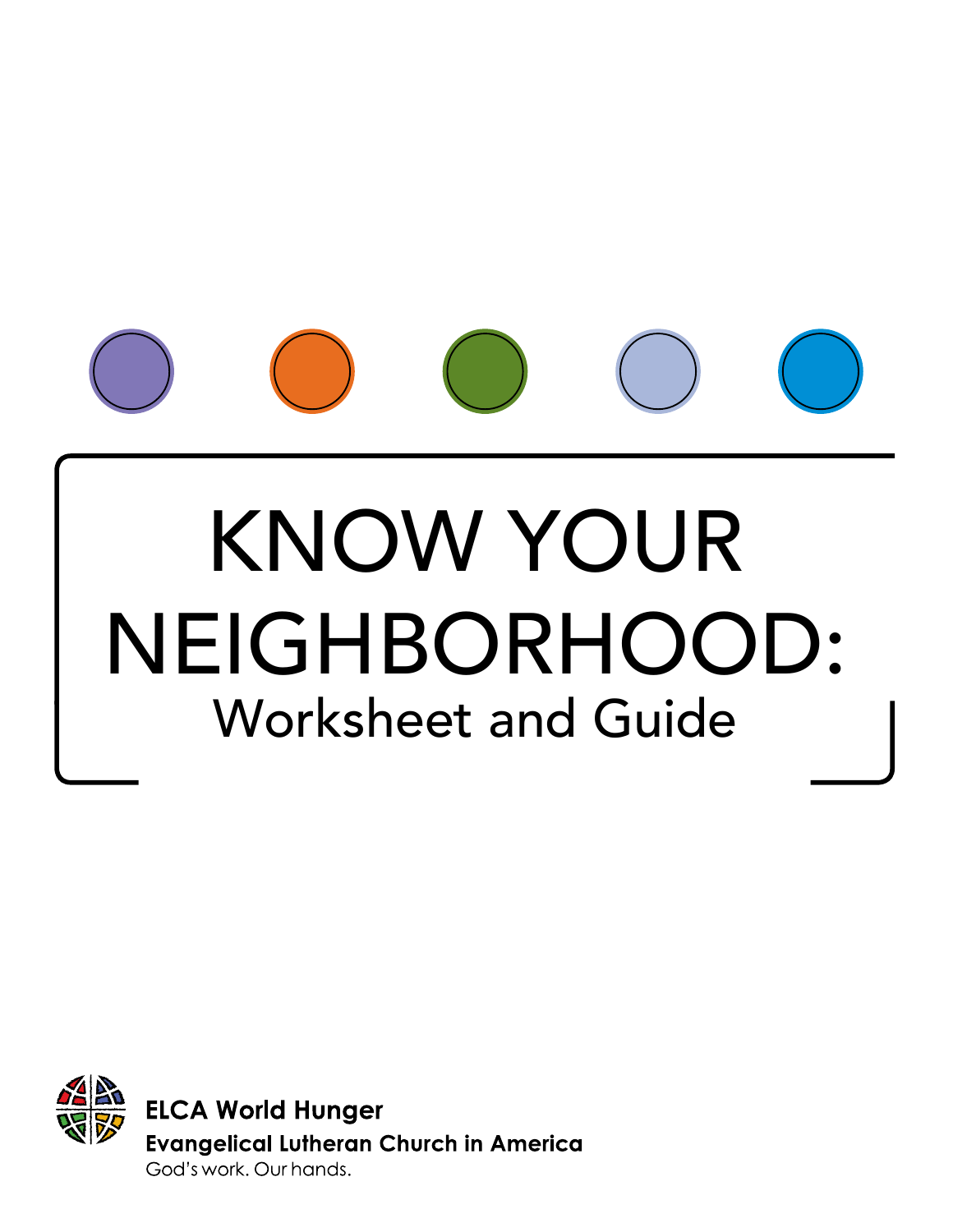# ELCA World Hunger

God richly provides for our daily bread. Yet many still go hungry. ELCA World Hunger is the ELCA's collective response to hunger and poverty around the world and here in the United States. From health care to microloans, water wells to farms, food pantries to community gardens, the ELCA is committed to creatively and courageously addressing the root causes of hunger and poverty and building a world of justice in which all are fed.

Working through Lutheran churches around the world, congregations in the United States and other partners, ELCA World Hunger is uniquely positioned to reach communities. We start by listening to our neighbors and learning how we can partner together to break the cycle of hunger and poverty. The ministries ELCA World Hunger accompanies are rooted deeply in their local contexts, relying on local strengths to respond to local challenges in ways that the whole church can learn from, engage with and support.

# Knowing Your Neighborhood

Data are facts and statistics that help tell the story of your community and your ministry.

Statistics, numbers and other data can help communicate the impact of your ministry, encourage supporters and identify possible areas for growth or change. Data can help you and others know more about the challenges our neighbors face  $-$  and the assets that are available in a community. In the following pages, you will find methods you can use to gather the most up-to-date data for your community.

This brief guide will provide some suggestions for finding data related to several areas that impact food security: housing, employment and food access. Each section describes how to find the most reliable data and notes some limitations on the data.

While hunger is the key priority of ELCA World Hunger, we know that ensuring everyone in our community has enough to eat is not just a matter of food. It is also impacted by access to stable housing, sustainable employment and sufficient wages — as well as access to stores or markets that sell nutritious foods.

Two things are worth remembering at the start. First, data are only as good as their sources. The sources used in this guide are reliable and up-to-date. Many sources that can be found online, especially, can present statistics without context or may provide data that does not reflect the most recent information available. Second, numbers work best when they are combined with the more personal knowledge that comes from authentic relationships and listening to neighbors. Together, statistics and stories combine to give a full picture of a community.

# What Can You Do With Data

- Learn more about the ways to grow or strengthen an existing ministry;
- Prepare timely, knowledgeable presentations;
- Share information about the context of a ministry with partners, volunteers, donors and other folks;

- Plan for the launch of a new ministry or the growth of an existing one; and
- See and share ways God is at work in the community and world!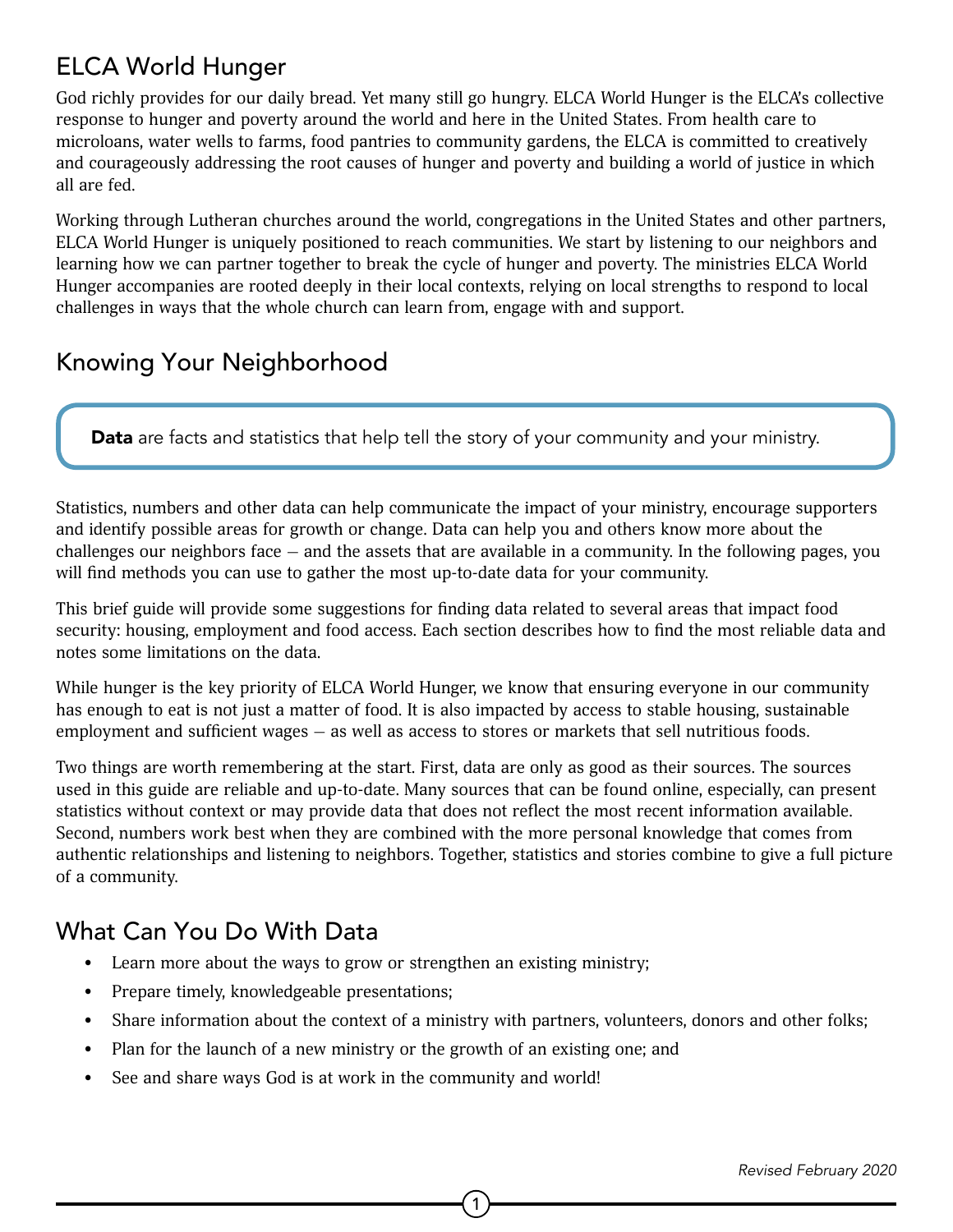### **Fill in the boxes below, using the data you find. Instructions for each line are included in this guide, starting on page 3.**

| Geographic region (for example, state and county, if applicable):               |                                                                            |  |
|---------------------------------------------------------------------------------|----------------------------------------------------------------------------|--|
|                                                                                 |                                                                            |  |
|                                                                                 | Percentage of occupied housing units lacking complete plumbing facilities: |  |
|                                                                                 |                                                                            |  |
|                                                                                 |                                                                            |  |
|                                                                                 |                                                                            |  |
|                                                                                 |                                                                            |  |
|                                                                                 |                                                                            |  |
|                                                                                 |                                                                            |  |
|                                                                                 |                                                                            |  |
|                                                                                 |                                                                            |  |
|                                                                                 |                                                                            |  |
| Number of people with low access to a large grocery store or supermarket, 2015: |                                                                            |  |
|                                                                                 |                                                                            |  |
|                                                                                 |                                                                            |  |

# **Mapping Data**

Follow **[this link](http://www.ELCA.org/Resources/ELCA-World-Hunger#Maps)** to access a map of your synod. The map will show the range of household income for communities in the synod, as well as the locations of ELCA congregations in the synod. Note: Maps are not available for the Slovak Zion Synod or the Caribbean Synod.

 $\left( 2\right)$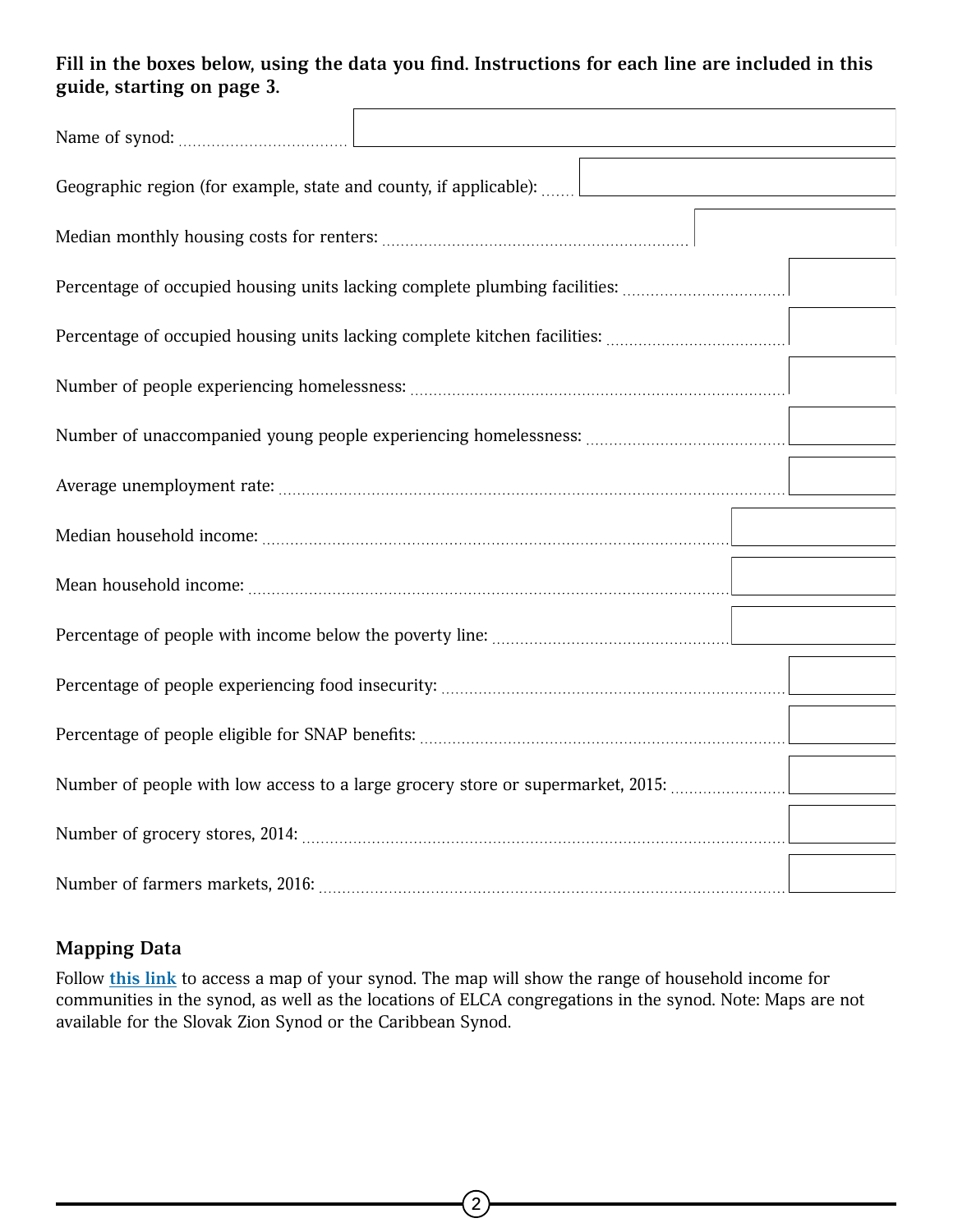# Part I. Housing

**Source:** American Community Survey (U.S. Census Bureau); Point-in-Time Counts (U.S. Department of Housing and Urban Development)

**Information to Find:** Median renter housing costs, number of homeless individuals (sheltered and unsheltered), number of homeless veterans, change in homelessness rates over time

**Why Is This Helpful?** Housing costs are one of the factors that most deeply impact the amount of money a household can spend on other needs, including food. Knowing the housing situation in a community can point to the need for services related to affordable housing, safe shelter and the like.

#### **Renter Median Monthly Housing Costs**

- 1. Visit the U.S. Census Bureau at **[data.census.gov](http://data.census.gov)**.
- 2. Click "Advanced Search" beneath the search bar.
- 3. Choose "Topics" from the column "Browse Filters."
- 4. From the topics that appear in the next column, click on "Housing."
- 5. In the next column that appears, click on "Owner/Renter (Householder) Characteristics."
- 6. In the final column that appears, click on the small box next to "Owner/Renter (Householder) Characteristics."
- 7. Click "Search" at the bottom of the screen.

If you would like information about a specific racial or ethnic group, you can add a filter when using the advanced search from data.census. gov. After selecting the small box next to "Owner/Renter (Householder) Characteristics," click on "Race and Ethnicity" under "Topics." From the list, choose which racial or ethnic group you would like information on.

- 8. There are two data sets in the results to look at: "FINANCIAL CHARACTERISTICS" and "PHYSICAL HOUSING CHARACTERISTICS FOR OCCUPIED HOUSING UNITS." Click on "FINANCIAL CHARACTERISTICS" first. (To make it easier to return to the results list, right-click and open this table in a new tab or window, if possible in your browser.)
- 9. There is a lot of information on this table. Look in the first column for the heading "MONTHLY HOUSING COSTS." (This may be shortened in the display. Hover your cursor over the heading to see the full title.) This is divided by ranges of amounts. Look for the "Median (dollars)" row. Once you find it, scroll to the right to find the columns headed "Renter-occupied housing units." The "Median (dollars)" number in this column is the median monthly housing costs for renters in the United States. To keep track of the row, click on the first box in the row and use the arrow buttons to scroll over.
- 10. Click on "CUSTOMIZE TABLE" at the top right.
- 11. On the next screen, you will see a variety of selections and icons at the top.
- 12. Click "Geographies."
- 13. Next, click "County," then select your state.
- 14. A list of counties should appear. Click on the small white box next to the county you are looking for. If your county does not have a small white box next to it, the data are not available.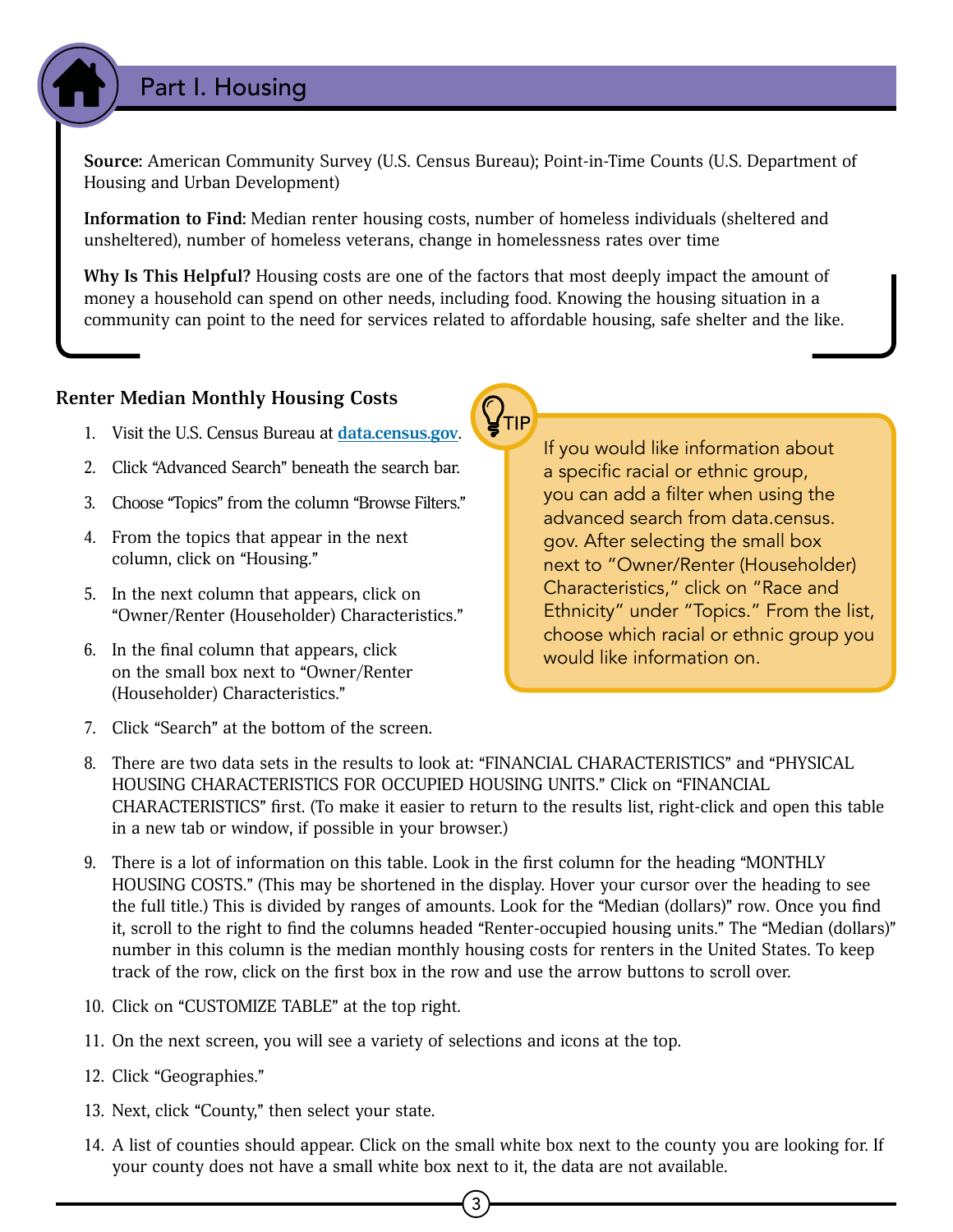- 15. If you have successfully selected your county, it should appear at the bottom by "Selected Geographies."
- 16. To see the data for your county, click "CLOSE" at the bottom right.
- 17. Follow step 9 above for finding the median housing costs in this table. This table should now be filtered for your county. (NOTE: The display of the table may not show all the columns to the right. Scroll down to the bottom of the table to get the scroll bar that allows you to move the display to the right and see more columns. Click on the row to highlight it as you scroll.)



Mean vs. Median | "Mean" is the technical term for what is often called the "average." The "median," on the other hand, is the middle number in any set. Sometimes, these are the same. But when there are extremes in either direction — for example, one really high number or one really low number — the mean might not give an accurate picture. For example, if five households had monthly costs of \$300, \$400, \$500, \$600, and \$4,500, the mean would be \$1,260, which would overstate what most people pay. The median, on the other hand, would be \$500, which gives a more accurate picture.

#### **Housing Facilities**

- 1. Follow the steps 1-7 on page 3 to get to the search results, but this time, select "PHYSICAL HOUSING CHARACTERISTICS FOR OCCUPIED HOUSING UNITS."
- 2. In this table, you will be able to see what percentage of occupied housing units have complete kitchen and plumbing facilities. Scroll down to the row titled "COMPLETE FACILITIES" to see these data.
- 3. Follow 10-16 above to find information on complete facilities for your county.

#### **Homelessness**

- 1. Visit the U.S. Department of Housing and Urban Development's information hub at **[hudexchange.info](http://hudexchange.info)**.
- 2. Click on "Resources" near the top of the page. The resource you are looking for is called "PIT Estimates of Homelessness in the U.S." Sometimes, this is listed as a featured resource at the top of the page. You can also search for it on this page. Be sure you select the most current year. (This will be the year prior to the current year; new estimates are released at the end of each calendar year.)

In the "FINANCIAL CHARACTERISTICS" table, you will find "MONTHLY HOUSING COSTS AS A PERCENTAGE OF HOUSEHOLD INCOME IN THE PAST 12 MONTHS." This is just below the "Median (dollars)" row in the first column. The percentages here are divided by household income. For example, the table shows what percentage of households with annual incomes between \$20,000 and \$34,999 pay less than 20%, between 20 and 29%, and more than 30% of their income for housing. The highest percentage listed — "30 percent or more" — is concerning. This means that the household is spending almost a third or more of its income for the costs included. This is the standard that the U.S. Census Bureau uses to determine housing affordability. For renters, this includes gross rent. For owners, this includes a variety of costs, such as mortgage, insurance, utilities and taxes.

3. From the list on the next page, click on "Point-in-Time Estimates by State." This typically has a range of years in the title. The link will open an Excel spreadsheet.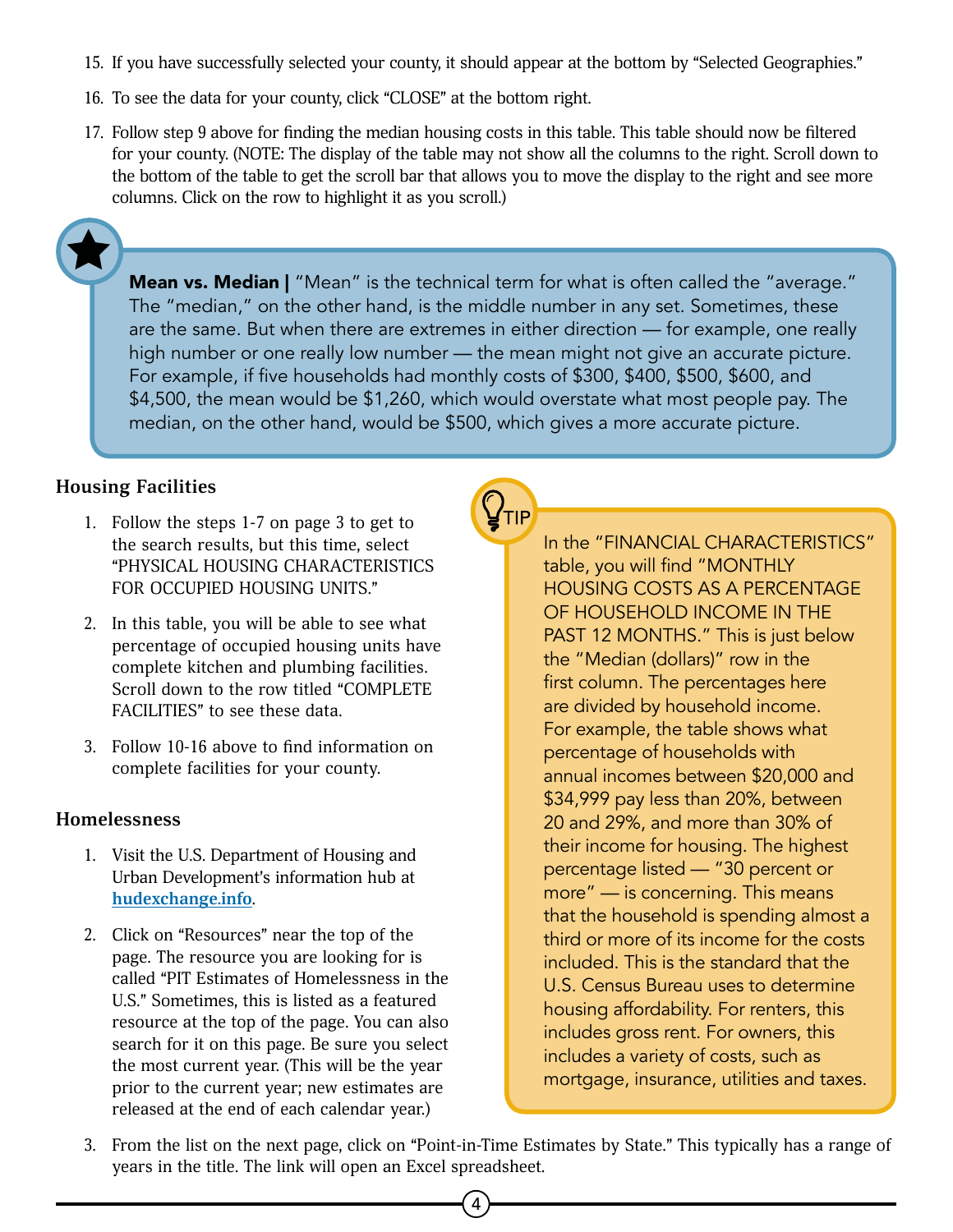"PIT" stands for "point-in-time." The PIT is a count of sheltered and unsheltered homeless people on a single night in January. This carefully coordinated count provides a reliable estimate of homelessness throughout the United States. The PIT count of unsheltered homeless people happens every other year, while the count of sheltered homeless people happens annually.

4. If you opened a multiyear report, the spreadsheet will have a series of tabs at the bottom, one for each year and one additional tab for changes over time. Select the most current year for up-to-date estimates. Select the "changes" tab to see how the number of individuals experiencing homelessness has changed over time.

| The numbers in the<br>5.<br>spreadsheet will tell<br>you how many people<br>in each state were<br>homeless during the<br>point-in-time counts. | There are a few acronyms in the table that can be confusing:<br><b>Sheltered ES Homeless - Emergency Shelter.</b> These facilities<br>accept guests experiencing homelessness, but only for short<br>periods of time, often from one to seven nights. |
|------------------------------------------------------------------------------------------------------------------------------------------------|-------------------------------------------------------------------------------------------------------------------------------------------------------------------------------------------------------------------------------------------------------|
|                                                                                                                                                | <b>Sheltered TH Homeless - Transitional Housing. These</b><br>facilities provide guests with stable and sufficient housing and<br>support to help them progress toward permanent housing.                                                             |
|                                                                                                                                                | <b>Sheltered SH Homeless - Safe Haven.</b> These facilities provide<br>safe housing and support for people with severe mental illness,<br>who may not have access to other support services.                                                          |

- 6. HUD also collects data specifically on homelessness among U.S. military veterans. To access this report, follow steps one and two above. On the page listing the available reports, click on "PIT Estimate of Veteran Homelessness in the U.S."
- 7. On the following page, you will be able to select an Excel spreadsheet estimating veteran homelessness either by state or by "CoC" (Continuum of Care — programs supported by HUD).



To share this data with others in a presentation or publication, use this format: "On a given night in January [year], x number of people in our state experienced homelessness." This is the most accurate way to describe the data from point-in-time counts.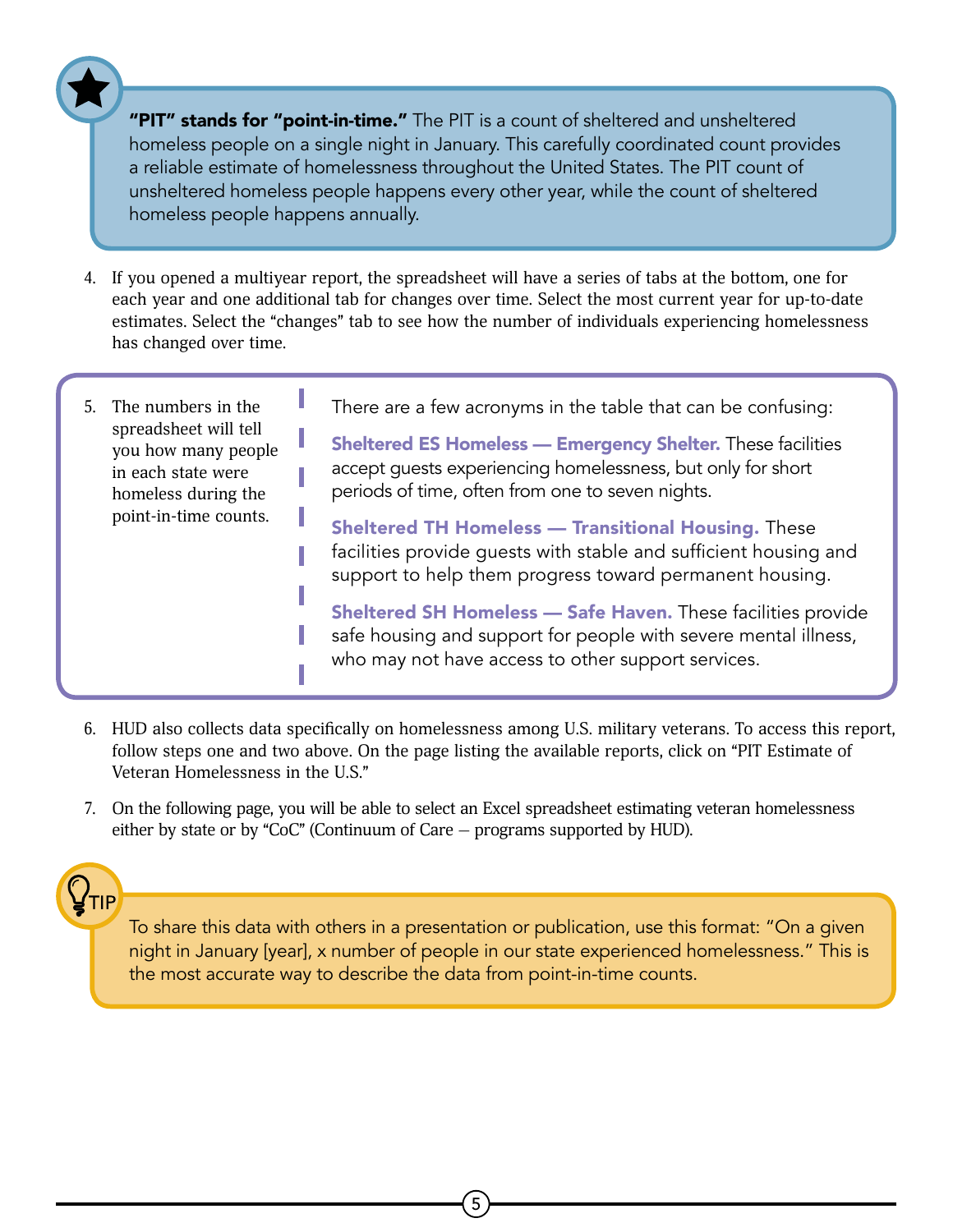# Part II. Employment and Poverty

**Source:** American Community Survey (U.S. Census Bureau); Current Population Survey (U.S. Census Bureau and U.S. Bureau of Labor Statistics)

**Information to Find:** Unemployment rate, rate of individuals and families below the poverty line, household income

**Why Is This Important?** One of the biggest causes of hunger is poverty, and one of the reasons many people face poverty is lack of stable, sufficient employment. The data here can help give you a picture of employment in your area. The information may also point to the need for more programs that help people find stable and sufficient employment.

'TIP

6

- 1. Go to **[data.census.gov](http://data.census.gov)**.
- 2. In the search bar, type "unemployment."
- 3. Click on the first result "SELECTED ECONOMIC CHARACTERISTICS." The table that appears will be information for the United States.
- 4. Click on "CUSTOMIZE TABLE" at the top right.
- 5. On the next screen, you will see a variety of selections and icons at the top. Click "Geographies."
- 6. Next, click "County," then select your state. A list of counties should appear. Click on the small white box next to the county you are looking for. If your county does not have a small white box next to it, the data are not available.
- 7. If you have successfully selected your county, it should appear at the bottom by "Selected Geographies."
- 8. Click "CLOSE" at the bottom right.
- 9. In the table, look for these things:
	- a. "Unemployment Rate" This is listed below the second instance of "Civilian labor force" in the first column.
	- b. "Median household income (dollars)" This is about halfway down the table, below the "Total households" row, under "INCOME AND BENEFITS (IN 2018 INFLATION-ADJUSTED DOLLARS)."
	- c. "Mean household income (dollars)" This is immediately below "Median household income (dollars)."

The "maps" function on data.census.gov makes finding employment and income data easy. Follow steps 1-4 on page 6 to get to the table for "SELECTED ECONOMIC CHARACTERISTICS." At the top left of the screen, click on "MAPS." Then, click "SELECTED ECONOMIC CHARACTERISTICS" from the list on the left. At the top of the page is a line labeled "Geographies." Click on the small arrow to bring up a list of geographic regions, including county, region and census tract. Click "County." Use the map tools to zoom in to your county, then click on your county. A box will appear with the name of the county and a link to the profile. Click this link, and it will take you to a summary page with easy-to-read data for the county and the year. Allow time for the map to load between each step; sometimes it can be slow. County is typically the smallest area with data.

d. "PERCENTAGE OF FAMILIES AND PEOPLE WHOSE INCOME IN THE PAST 12 MONTHS IS BELOW THE POVERTY LEVEL" — There are percentages listed for families, households and more here. Look for the row titled "All people." This will be the percentage of people in your geographic area whose household income placed them below the poverty threshold for 2018.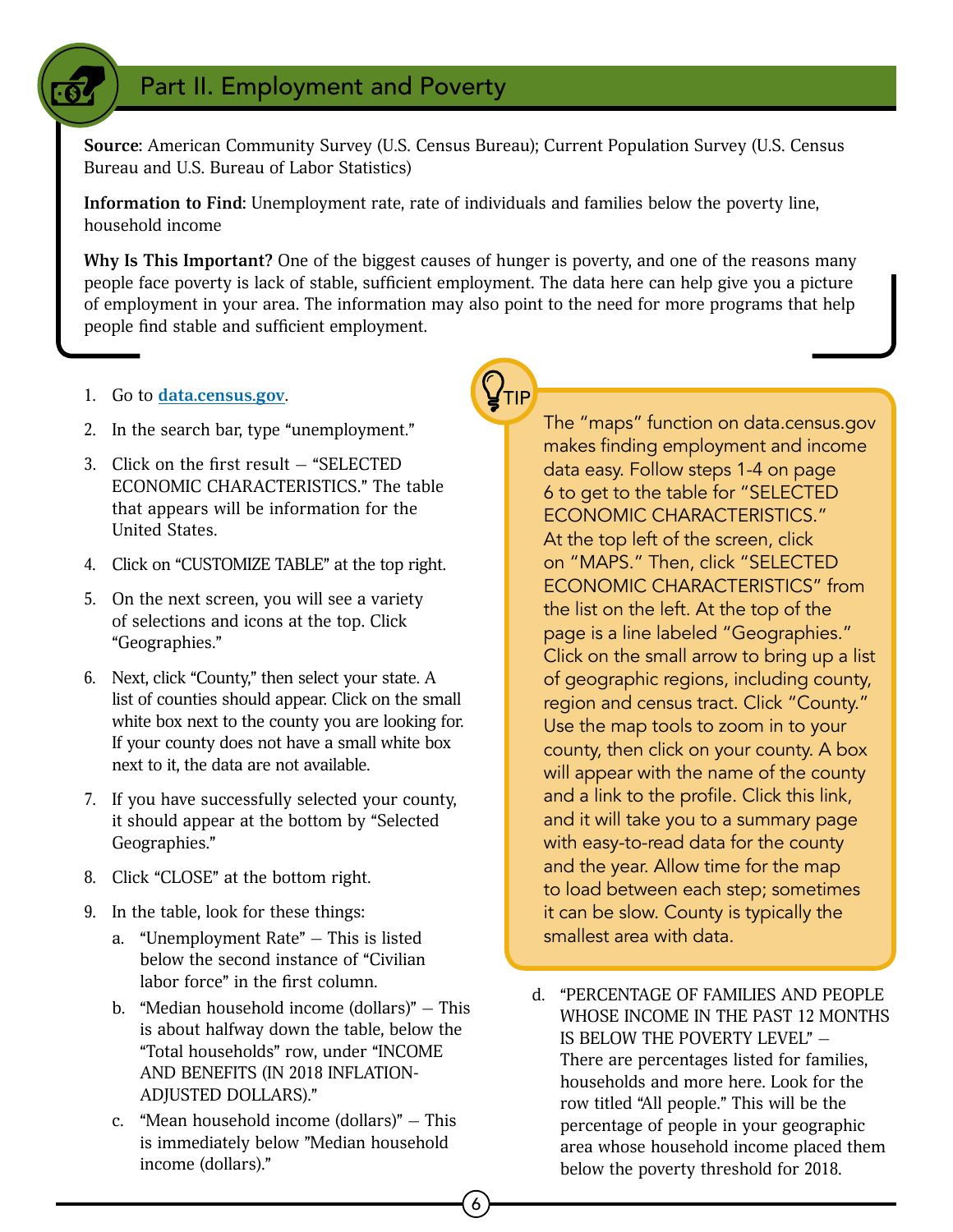- 10. To compare income by sex, look for two rows: "Median earnings for male full-time, year-round workers (dollars)" and "Median earnings for female full-time, year-round workers (dollars)." These rows are just above the row "HEALTH INSURANCE COVERAGE."
- 11. To see five-year averages of this information, go to the top of the page, where there is a line that says "Product." This should currently say "2018: ACS 1-Year Estimates Data Profiles." Click on the small arrow and select "2018: ACS 5-Year Estimates Data Profiles." Once the table loads, the information will be averaged across the years 2014-2018.

# Part III. Food Security

**Source:** United States Department of Agriculture (USDA); Feeding America's "Map the Meal Gap"

**Information to Find:** Food security rate for the United States; child food security rate

Each year, the USDA releases its household food security report. Feeding America uses USDA data and other research to compile the data in its "Map the Meal Gap" resource, which is updated less frequently. Feeding America's research tool allows users to explore food security rates at state and county levels.

#### **Food Security in the United States — Nation and State**

- 1. Visit **[https://www.ers.usda.gov/topics/food](https://www.ers.usda.gov/topics/food-nutrition-assistance/food-security-in-the-us/)[nutrition-assistance/food-security-in-the-us/](https://www.ers.usda.gov/topics/food-nutrition-assistance/food-security-in-the-us/)**.
- 2. On the left side of the screen, click on "Key Statistics & Graphs." The next page will have several sections with data on different areas of food security. There are also links to the definitions of terms, the history of the USDA's report and the methodology used in the research.

The full report, "Household Food Security in the United States in 2018," can be accessed through a link near the top of this page. The report for each year is released the following fall, so the 2018 report is the most recent report available.

- 3. To find the rate of food security for a specific state, scroll to the bottom of the "Key Statistics & Graphs" page. There is a link there to the "Household Food Security in the United States in 2018" report. (A link to this report can also be found at the webpage listed above.)
- 4. Click the link to open the full report. In the 2018 report, Table 4 lists food security rates by state.

**Child Food Security** — Child food security is very difficult to measure. The USDA relies on surveys of households and reports child food insecurity according to the number of children in households where food insecurity was experienced by one or more members. Often, adults will go without food so that children can eat, or older children will go without food so that younger children can eat. In this case, while the "household" experiences food insecurity, technically one or more children may not. So, when sharing this information, specify that the number or percentage represents "the number (or rate) of children living in food-insecure households."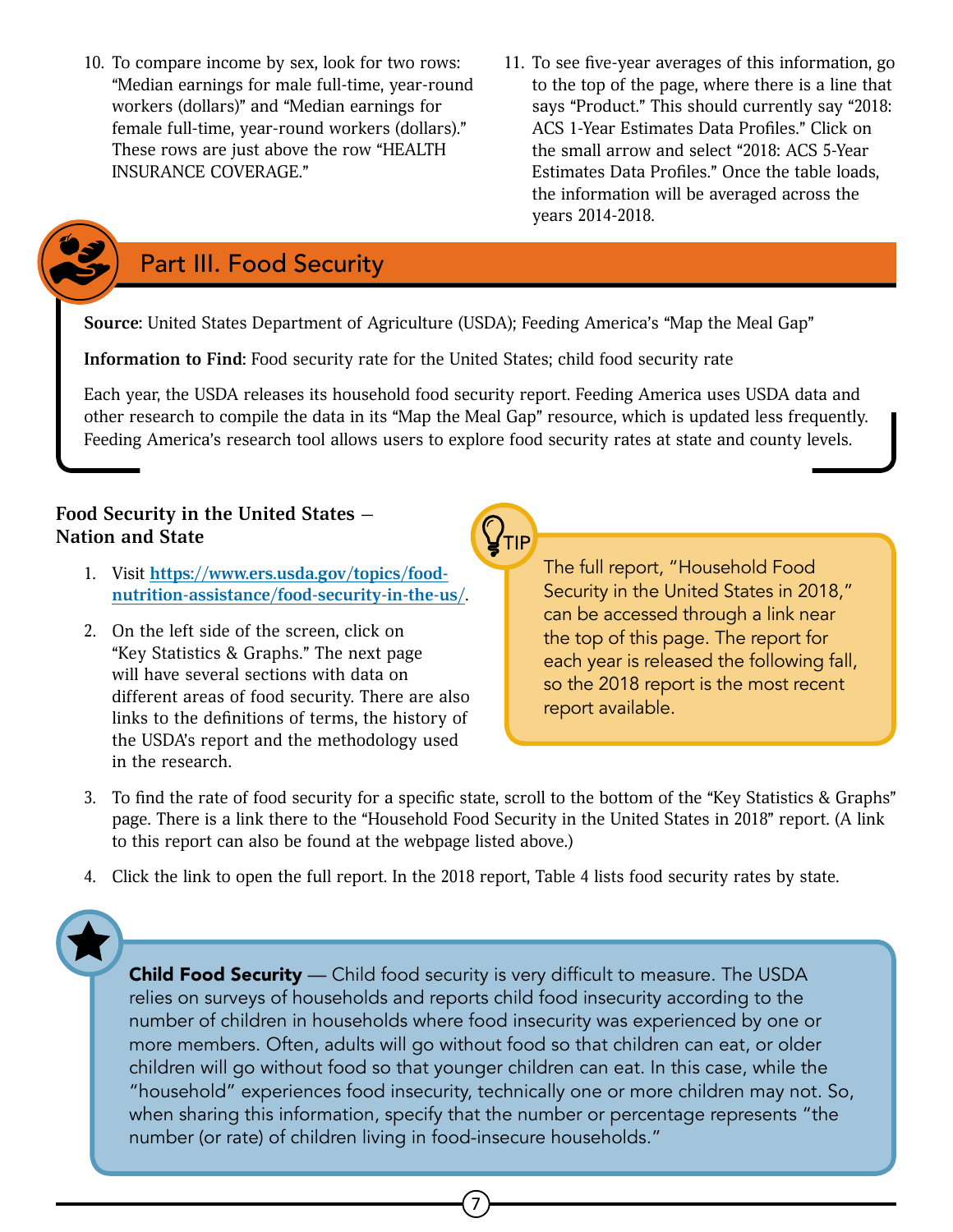#### **State and County Food Insecurity**

- 1. Visit Feeding America's "Map the Meal Gap" at **[map.feedingamerica.org](http://map.feedingamerica.org)**.
- 2. There are two ways to access data about counties. To search, use the search bar near the top of the page. Enter the name of the county and the state to search. To use the map tool, select your state from the list under "Location." The map will zoom in to the state. Click on the appropriate county to bring up the number of people who are food insecure and the rate of food insecurity.
- 3. Note: The numbers listed for eligibility for SNAP and other nutrition programs do NOT reflect actual participation in the programs. The estimated percentage of people eligible for SNAP and other nutrition programs is listed as "Below SNAP threshold." This will vary by state due to different state thresholds for eligibility.

# Part IV. Food Access

**Source:** United States Department of Agriculture — Economic Research Service

**Information to Find:** Number of stores and restaurants at the county level; access to supermarkets

**Why It Matters:** Limited access to food is one of the primary causes of hunger. Even if people have money for food, without access to suppliers such as local farmers or grocery stores, they may not be able to purchase fresh, nutritious food.

For all the statistics below, follow these two steps first:

- 1. Visit the USDA's "Food Environment Atlas" at **<https://www.ers.usda.gov/data-products/food-environment-atlas/>**. Click on "Enter the Map."
- 2. The first map that appears is a county-level map of the number of fast-food restaurants. To select another map, click on "Select Map to Display."

Each map color-codes counties. The legend is at the bottom-right corner of the page.

# **Number of People With Low Access to Grocery Stores**

- 1. Follow steps 1 and 2 in the box above.
- 2. To find the number of people with low access to large grocery stores or supermarkets, click the small arrow next to "Access and Proximity to Grocery Stores."
- 3. Select "Population, low access to store, 2015." The colors will indicate the number of people with low access.

8

"Low access" is defined as living more than one mile from a large grocery store or supermarket, if living in an urban area, or living ten miles or more from a large grocery store or supermarket, if living in a rural area.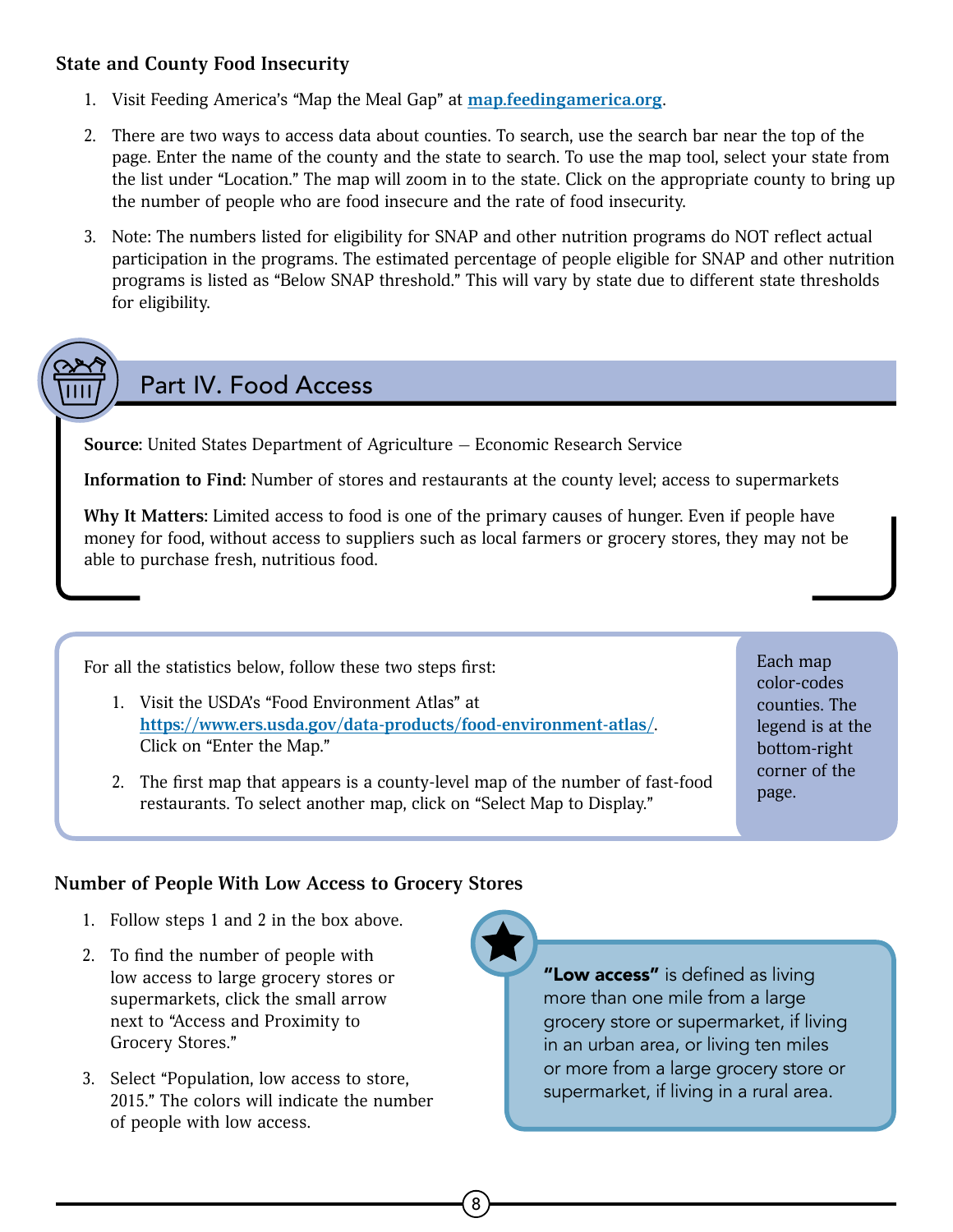### **Number of Grocery Stores (County)**

- 1. Follow steps 1 and 2 in the box above.
- 2. Click on the small arrow next to "Store Availability."
- 3. Select the map titled "Grocery stores, 2014." This will provide a color-coded map that indicates the number of grocery stores available in a given county.
- 4. Click on "Select Map to Display" to open the list of maps.

# **Access to Local Foods (County)**

- 1. Follow steps 1 and 2 in the box above.
- 2. Click on the small arrow next to "Local Foods" in the list of maps.
- 3. From this list, you can select maps that detail the volume of direct sales from local farms, the number of farms in a county and the number of farmers markets in a county.



# Part V. Community Asset Mapping

Community asset mapping is a technique for identifying the assets within a community that can be leveraged as part of a local solution to challenges such as hunger and poverty. This kind of mapping takes a bit of time, but it is an important way to identify a community's strengths rather than just its challenges.

The Center for Community Health and Development at the University of Kansas has a great overview of community asset mapping and a useful tool for making your own map. You can learn more at **[https://ctb.](https://ctb.ku.edu/en/table-of-contents/assessment/assessing-community-needs-and-resources/identify-community-assets/main) [ku.edu/en/table-of-contents/assessment/assessing-community-needs-and-resources/identify-community](https://ctb.ku.edu/en/table-of-contents/assessment/assessing-community-needs-and-resources/identify-community-assets/main)[assets/main](https://ctb.ku.edu/en/table-of-contents/assessment/assessing-community-needs-and-resources/identify-community-assets/main)**.

Another helpful tool is the "Tune-in Guide" available from LEAD, a coaching and consulting ministry that works with congregations. The "Tune-in Guide," which is part of a larger process of congregational transformation, guides participants through a process of listening deeply and authentically within their congregations and communities to identify strengths, challenges and areas for growth. The "Tune-in Guide" and other resources can be accessed at **[waytolead.org](http://waytolead.org)**.